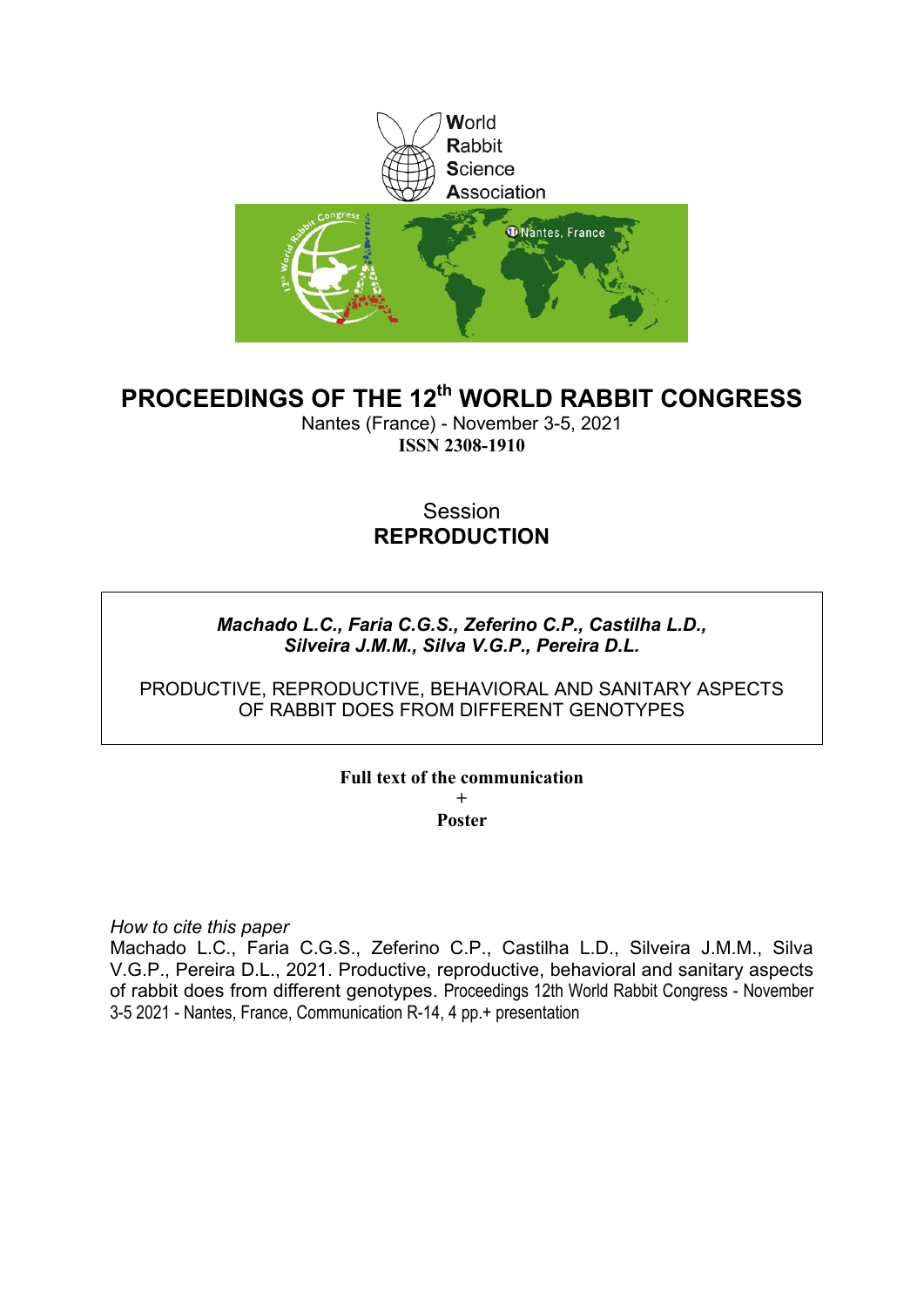## **PRODUCTIVE, REPRODUCTIVE, BEHAVIORAL AND SANITARY ASPECTS OF RABBIT DOES FROM DIFFERENT GENOTYPES**

**Machado L. C.<sup>1</sup> , Faria C. G. S.<sup>2</sup> , Zeferino C. P.<sup>3</sup> , Castilha L. D.<sup>4</sup> , Silveira J. M. M.<sup>2</sup> , Silva V. G. P.<sup>2</sup> , Pereira D. L.<sup>2</sup>**

<sup>1</sup> Federal Institute of Minas Gerais (IFMG), Bambuí-Medeiros Highway, km 05, Bambuí, Brazil. <sup>2</sup>Animal Science Students of IFMG <sup>3</sup>Brasil University, Descalvado, Brazil <sup>4</sup>Maringá State University, Maringá, Brazil \*Corresponding author: *luiz.machado@ifmg.edu.br* 

#### **ABSTRACT**

In order to compare the productive and reproductive performance, also behavioral and sanitary aspects, 27 rabbits does were used for this study, totalizing nine from the New Zealand White breed, nine from Botucatu genetic group and nine crossbreds. In general, the results showed that rabbit does from New Zealand White breed required fewer number of inseminations to achieve a positive pregnancy, but presented lighter kits during lactation (P<0.05). Botucatu genetic group showed high weight of their kits during lactation. However, there was high elimination rate of these rabbit does and it needs to be further evaluated. Crossbred does provided more kindlings and weaned kits, as well as, higher feed intake. The use of crossbreds from the New Zealand White and Botucatu is indicated in Brazilian rabbit farms. New studies evaluating the longevity of rabbit does under Brazilian conditions need to be performed.

**Key words**: rabbit breeding, Botucatu, crossbreed, heterosis

#### **INTRODUCTION**

Considering the range of products and services that can be obtained from commercial exploitation, rabbits are the most versatile domestic animal. In order to be competitive and improve the production rates, it is important to develop new genotypes that are better adapted to the farm conditions. Unlike in Europe, where highly selected commercial breeds are used for greater prolificacy and productive performance, only traditional breeds are used in Brazil, and only few breeders work efficiently with crossbred does. Moura et al. (2001) point out that in countries, where rabbit breeding has not yet reached a high level of organization, the development of a multiple-proposal genetic line through multiple selection for prolificacy and growth rate may be an important alternative. In this sense, Botucatu genetic group has been developed in Brazil from meticulous genetic improvement (Moura, 2000), and few studies have evaluated its reproductive performance compared to other breeds or possible crosses.

This study evaluated the productive and reproductive performance, also behavioral and sanitary aspects in New Zealand White (NZW), Botucatu (BOT) and crossbred (CRO: NZW and BOT) rabbit does in order to indicate the best genotype for use in Brazilian farms.

#### **MATERIALS AND METHODS**

#### **Animals and experimental design**

The study was performed from November 2018 to May 2019. The approval of the Animal Ethics Committee (CEUA-IFMG) was registered under number 01/2018. The average daily temperatures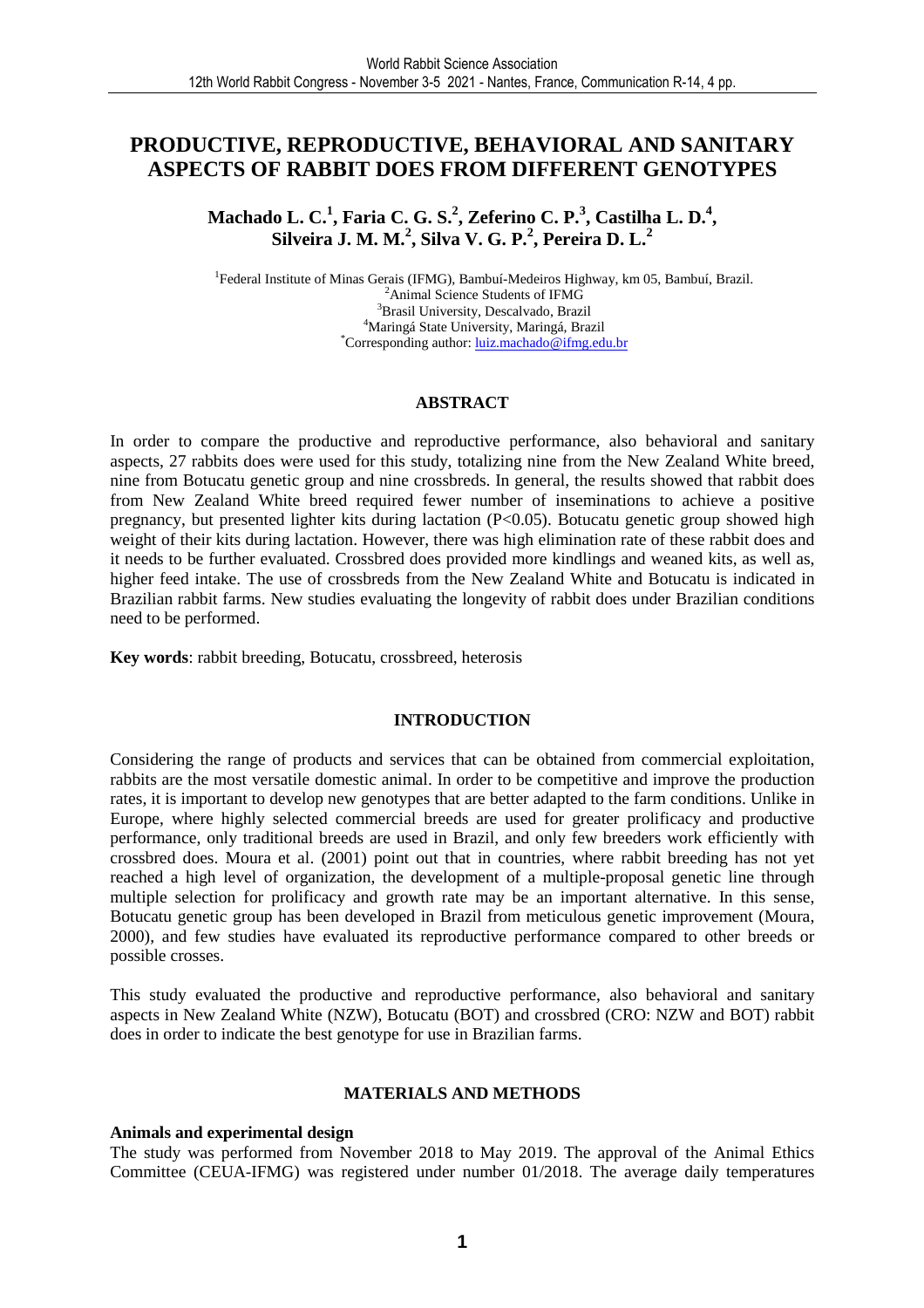were 19.6 and 30.3 °C (minimum and maximum, respectively). Twenty-seven rabbit does were used, totalizing nine from each genotype. At 158 days of age, they were artificially inseminated (AI). The NZW does received NZW semen and the others received BOT semen. The pregnancy diagnosis was conducted on the 12th day after insemination and empty does received a new AI dose, at 21st day after the previous attempt. The cage was equipped, three days before kindling, with an externally box-type nest containing grass straw. All does were fed with a balanced commercial feed containing 17.7% of CP, 17.2% of ADF and estimated 2450 kcal DE per kg. It was provided 150g of feed per day for does without kits or until 20<sup>th</sup> pregnancy day and *ad libitum* from the final third of pregnancy (day 21) and throughout all lactation period.

Does were evaluated until the third productive cycle, with discards (three unsuccessful AI, occurrence of serious illness or death). A total of 62 kindlings were considered. Litter size was standardized at eight kits per doe. The interval between kindlings was 42 days (31+11), except for primiparous does who were inseminated only after the first weaning which occurred at 32 days of lactation. All does were weighed at 119 and 158 days (first insemination). For productive and reproductive performance, it was noted the number of: alive born kits (ABK), dead born kits (DBT), total born kits (TBK), standardized litter size at birth (SLS), litter size at 18 (LS18) and 32 (LS32) days of lactation, total weight of alive born kits (WAK) and total weight of all born kits (ABK), average weight of alive born kits (AWK), weight of does after kindling (DW0) at 18 (DW18) and 32 (DW32) days of lactation, litter weight at 18 (LW18) and 32 (LW32) days and does feed intake in the periods 0-18 (FI0-18) and 18-32 (FI18- 32) days of lactation. Nesting and calving ability (NCA - zero to four scale), aggressiveness (AGR - zero to three scale), occurrence of pododermatitis (POD - zero to three scale) and occurrence of scabies (SCA) were also evaluated.

#### **Statistical Analysis**

All productive and reproductive traits considered the order of the cycle (first, second or third). For DW0, DW18, DW32, LW18, LW32, LS18, LS32, FI0-18 and FI18-32, it was considered the day or period. Qualitative traits of NCA, AGR and POD considered the highest values in each cycle. For SCA, the number of sarnicide applications was added within each cycle. ANOVA was performed and the means were compared by Tukey test at 5% probability level, using the Statgrafics Centurion program. For the qualitative traits, only descriptive comparisons were performed.

#### **RESULTS AND DISCUSSION**

Ten does were eliminated or lost during the experimental period (six from Botucatu genetic group). Longevity is one of the most important traits in rabbit breeding, and it is extremely important that does may produce during large numbers of cycles in their reproductive life. The growing does presented similar weight at 119 and 156 days of age (P<0.05). All groups reached a minimum weight of 4 kg at 156 days, thus allowing mating or AI at 22 weeks of age. However, after the first kindling, BOT and CRO rabbits are heavier (Table 1).

When used AI in farms, it is crucial that the does get pregnant easily. In this sense, the NZW group stood out from the others. It was very easy for all groups to reach a positive pregnancy in the first insemination, which is mainly due to the season (November/December). This seasonal effect was also verified by Moura et al. (2003). In Brazil there are no light programs for rabbits during different photoperiods.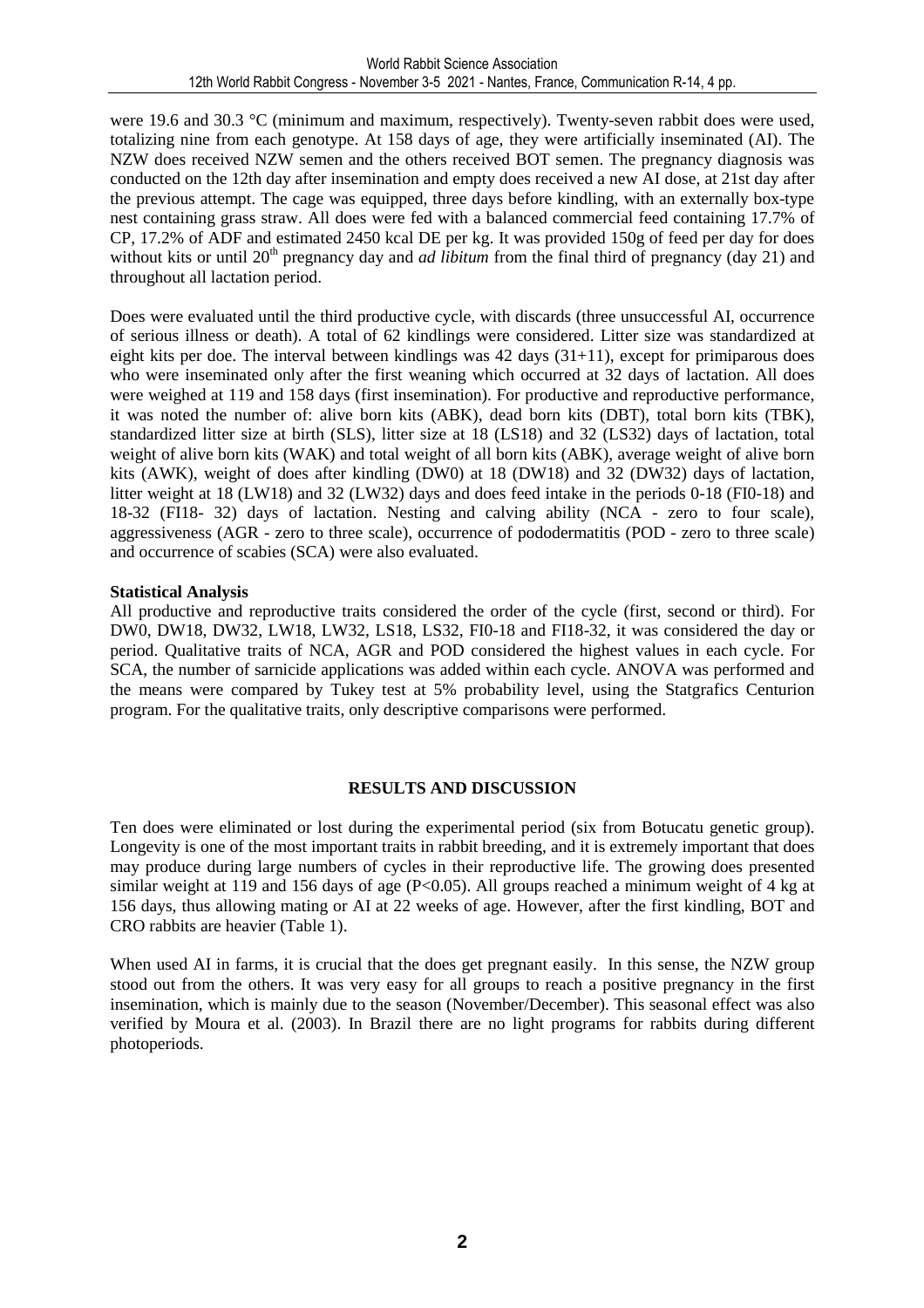|                                                  | <b>Genotypes</b> |       |            |       |                   |       |  |
|--------------------------------------------------|------------------|-------|------------|-------|-------------------|-------|--|
| <b>Traits</b>                                    | <b>NZW</b>       | se    | <b>BOT</b> | se    | <b>CRO</b>        | se    |  |
| <b>Insemination</b> attempts                     | 1,10a            | 0.10  | 1,50b      | 0.15  | 1,42b             | 0,10  |  |
| Number of alive born kits                        | 7,75             | 0,72  | 7,58       | 1,06  | 7.33              | 0.68  |  |
| Number of dead born kits                         | 1,13             | 0.46  | 0,42       | 0,67  | 0,44              | 0.43  |  |
| Number of total born kits                        | 8,52             | 0,72  | 8,00       | 1,06  | 7,77              | 0.69  |  |
| Total weight of alive born kits (g)              | 391,3            | 30,0  | 477,0      | 44,2  | 421,0             | 28,6  |  |
| Average weight of alive born kits $(g)$          | 54,4ab           | 2,70  | 62,6ab     | 3,97  | 63,0 <sub>b</sub> | 2,57  |  |
| Weight of does after kindling $(g)$              | 4190,6a          | 59.8  | 4290,0ab   | 87,3  | 4407,7b           | 58,7  |  |
| Weight of does at $18th$ day of lactation (g)    | 4520,2a          | 80,6  | 4849,0b    | 109,1 | 4898.9b           | 70,5  |  |
| Weight of does at $32th$ day of lactation (g)    | 4451,6a          | 82,4  | 4704,3b    | 107,2 | 4703.3b           | 70,72 |  |
| Standardized litter size at birth                | 7,76             | 0,41  | 7,54       | 0.59  | 7,13              | 0.38  |  |
| Litter size at $18th$ day of lactation           | 6,18             | 0,47  | 5,46       | 0.60  | 5,78              | 0.39  |  |
| Litter size at $32th$ day of lactation           | 5,90             | 0,46  | 5,38       | 0.59  | 5.53              | 0,38  |  |
| Litter weight at $18th$ day of lactation (g)     | 1649.9           | 125,8 | 1669,4     | 162,1 | 1644,6            | 104,7 |  |
| Litter weight at $32th$ day of lactation (g)     | 3720.0           | 308,0 | 4298.8     | 396,6 | 3985.1            | 256,2 |  |
| Does feed in take in the period $0-18$ days (g)  | 322,9ab          | 10,55 | 299,3a     | 13,59 | 343.9b            | 8,78  |  |
| Does feed in take in the period 18-32 days $(g)$ | 424,1a           | 18,82 | 499,8b     | 24,48 | 453,6ab           | 15,65 |  |

**Table 1-** Productive and reproductive performance of rabbit does from different genotypes during three reproductive cycles.

NZW: New Zealand White breed, BOT: Botucatu genetic group and CRO: crossbreed (NZW x BOT) rabbits, *se*: standard error.

 $a,b$  Values in the same row with different superscripts are statistically different (P<0.05).

There was similarity between the groups for ABK, DBT and TBK (P>0.05). In general, the ABK results (7.6 kits) are expected, being superior to Moura et al. (2003), Jaouzi et al. (2004) and Machado et al. (2007) and similar to Mugnai et al. (2009). However, when compared to data obtained by Machado et al. (2019), the values are lower, evidencing the need to improve the general conditions of Brazilian rabbit breeding (Machado, 2018). Although there are considerable numerical differences, no statistically significant differences (P>0.05) were observed for WAK and ABK, mainly due to the high variability of these parameters. When analyzed the AWK, it is clear that BOT and CRO does tend to give birth to heavier kits. High AWK values are interesting considering the direct relationship that this characteristic has with slaughter weight and inverse relationship with mortality (Poigner et al., 2000). However, very high values are reached when the litter size is lower, which is an undesirable situation in the rabbit farm.

No significant differences (P>0.05) were observed for SLS, LS18 and LS32 (Table 01). However, there are differences between the reproductive cycles where the first presented the best results. This is due to the fact that there were more rabbits available to standardize the litter at eight kits during the first kindling. This was also reflected in the cycles, where the first presented heavier litters at weaning (4671.4g vs 3698.4g vs 3634.1g for cycles one, two and three, respectively). In general, the average number of 5.6 kits per litter is within the expected range in Brazilian conditions, being higher than that found by Machado et al. (2007), similar to Moura et al. (2003), Jaouzi et al. (2004) and Mugnai (2009) and inferior to Oliveira et al. (2017). When compared to some European experiments conducted in recent years, the results obtained in the present study are worse and not expressive. Cervera et al. (2017) and Machado et al. (2019) found the respective values of 10.0 and 9.5 weaned kit per doe. This emphasize the need to improve the rabbit doe's management, equipments, as well as, the environmental conditions of the Brazilian farms. Moreover, this fact corroborates the idea that one of the biggest problems in Brazilian rabbit breeding is still the high mortality of pre-weaning kits (Machado, 2018). CRO does provided more kindlings throughout the experiment (25, 23 and 14 for CRO, NZW and BOT respectively) and thus provided more weaned kits (141, 112 and 87 for CRO, NZW and BOT respectively) being this situation also verified by Jaouzi et al. (2004). No significant differences were observed for LW18 and LW32 (P>0.05). Regarding the feed intake of does, there is great variation among the data. In the 0-18 period, CRO and NZW does have higher feed intake. In the following period, BOT and CRO could achieve similar values. High feed intake is fundamental for heavier kits at weaning, also raised number of kindlings per doe annually, and improved longevity of does. However, it is one of the characteristics that are most influenced by the environment.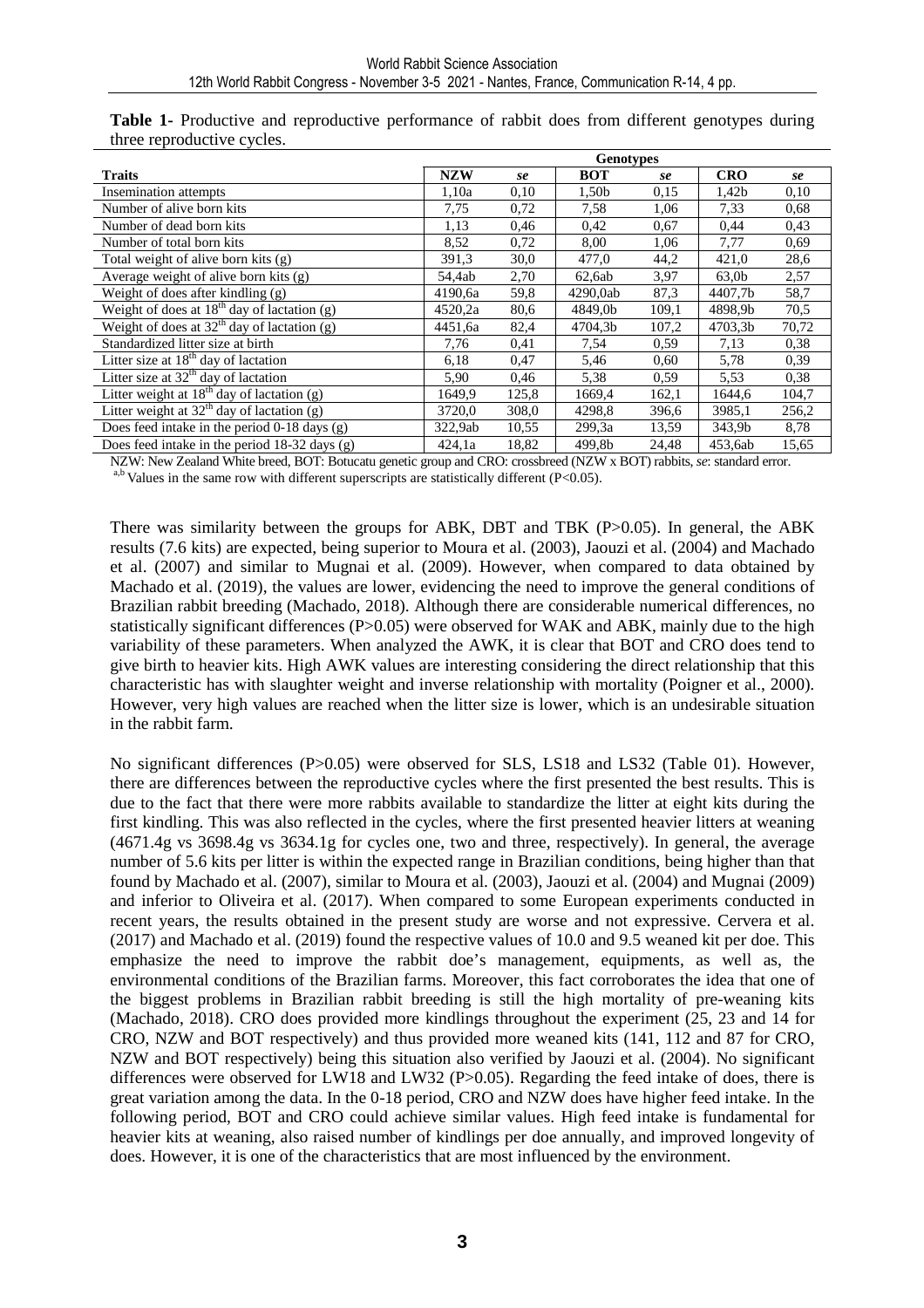All genotypes have high capacity for NCA (Table 02). The occurrence of aggressive behavior seems to be higher in the BOT group. During the experimental period, there was low occurrence of POD, which was observed mainly during the first cycle, being controlled in second cycle. The occurrence of scabies is high and suggests greater resistance of the BOT.

**Table 02** – Behavioral and sanitary scores of rabbit does from different genotypes during three productive cycles\*\*\*

|                                | <b>Genotypes</b> |     |                               |  |  |
|--------------------------------|------------------|-----|-------------------------------|--|--|
| <b>Oualitative traits*</b>     | NZW              | BOT | $\mathbf C\mathbf R\mathbf O$ |  |  |
| Nesting and kindling abilities |                  | 27  |                               |  |  |
| Aggressiveness                 | U.Z              |     |                               |  |  |
| Occurrence of pododermatitis   | U.J              |     |                               |  |  |
| Applications of sarnicide **   |                  |     |                               |  |  |

\* For nesting and calving abilities, a value was considered for each kindling of each doe. For aggressiveness and pododermatitis, the highest values observed in each productive cycle were considered.

\*\* The sarnicide applications were added within each cycle.

\*\*\* All values presented in this table are averages of the data obtained in the three productive cycles.

NZW: New Zealand White breed, BOT: Botucatu genetic group and CRO: crossbreed (NZW x BOT) rabbits.

#### **CONCLUSIONS**

In general, the NZW breed were distinguished by the lower number of inseminations in order to achieve a positive pregnancy, but presented lighter kits during lactation. The BOT showed high weight of their kits, from birth to weaning. However, the high elimination rate of these does needs to be further evaluated. Crossbred does provided more kindlings and more weaned kits, as well as, higher feed intake. The use of crossbreds is indicated in Brazilian rabbit breeding. New studies evaluating the longevity of does under farm conditions need to be performed.

#### **REFERENCES**

- Cervera C., Martinez-Peredez E., Machado L. Villagra A. Producción de conejas en sistemas de alojamiento individual o colectivo en semigrupo. *In: Actas del 42° Simposium de Cunicultura, 2017, Murcia, España, 107-110*
- Jaouzi T., Barkok A., Bouzekraoui A., Et Bouymajjane Z. Evaluation of some production parameters in rabbit. Comparative study of local morocca rabbit and Californian breed in pure and cross breeding *In: Proc. 8th World Rabbit Congress, 2004, Puebla, Mexico, 1194-1201*
- Machado L. C., Ferreira W. M., Faria H. G., Scapinello C., Alves C. S. A. 2007. Avaliação da dieta simplificada com base em feno de alfafa para coelhas reprodutoras*. Vet. Zootec., 14, 291-299.*
- Machado L. C. 2018. Opinião e atualizações: Uma reflexão sobre as causas da elevada mortalidade pré-desmame no Brasil. *Boletim de Cunicultura, 11, 6-7.* Available in: http://acbc.org.br/site/images/Boletim\_11.pdf
- Machado L. C., Martinez-Peredes E., Cervera C. 2019. Performance of rabbit does housed in collective pens and individual cages. *World Rabbit Sci 27(4), 227-235.*
- Moura A.S.A.M.T., Polastre R., Wechsler F.S. 2000. Dam and litter inbreeding and environmental efects on litter performance in Botucatu rabbits. *World Rabbit Sci., 8, 151 – 157.*
- Moura A. S. A. M. T., Costa A. R. C., Polastre R. 2001. Variance componentes and response to selection for reproductive, litter and growth traits through a multi-purpose index. *World Rabbit Sci*., 9, 77-86.
- Moura A. S. A. M. T., Fernandes S., Vasconcelos J. L. M., Bianospino E. 2003. Bioestimulação da atividade reprodutiva de coelhas lactantes em regime de monta natural*. Rev. Bras. Zootec., 32, 315-324.*
- Mugnai C., Dal Bosco A., Castillini C. 2009. Effect of different rearing systems and pre-kindling handling on behavior and performance of rabbit does. *Applied Animal Behaviour Science, 118, 91-100.*
- Oliveira M. C., Lima S. C. O., Mesquita S. A., Silva J. A., Gomes Y. S., Attia Y. A., Oliveira H. C. 2017. Short Communication: Nesting materials for does: Effect on nest building and performance at first parturition. Rev Colomb Cienc Pecu., 30, 308-315.
- Poigner J., Szendro Z., Levai A., Radnai I., Biro-Nemeth E. 2000. Effect of birth weight and litter size on growth and mortality in rabbits. *World Rabbit Sci., 8, 17-22.*